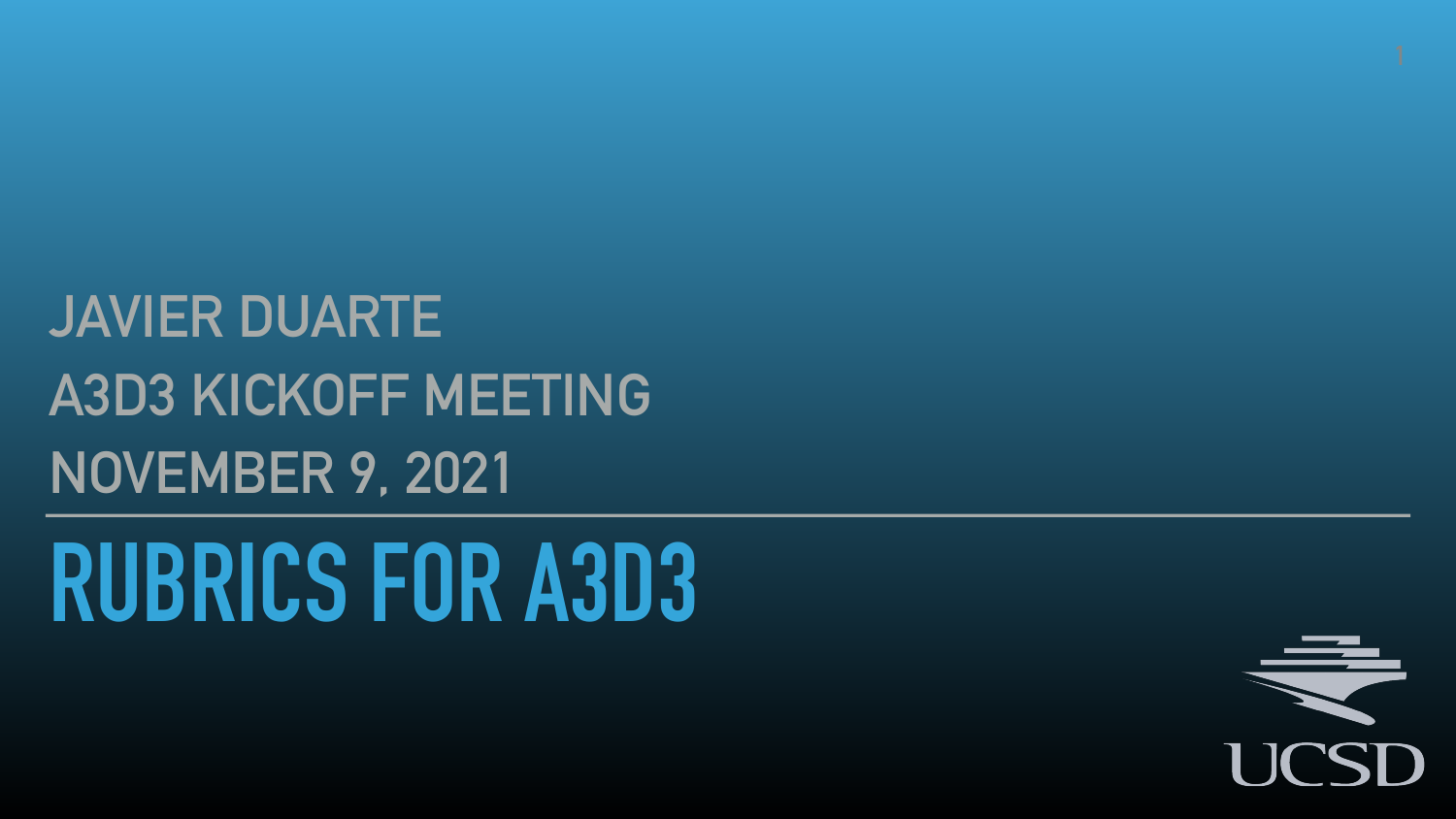- ▸ Practical benefits of diverse teams in academia/industry
	- ▸ Better problem solving (Phillips et al. 2008, [doi:10.1177/0146167208328062;](https://doi.org/10.1177/0146167208328062) Page 2007, [doi:10.2307/j.ctt7sp9c\)](https://doi.org/10.2307/j.ctt7sp9c)
	- ▸ Better ideas (De Vaan, Veredes, & Stark 2011; Burt 2004)
	- ▸ Research cited more: Freeman & Huang 2014
- ▸ If we are not able to admit and recruit URM students and women we are, by definition, not getting the best, most qualified students
- ▸ Beyond, that I think we have a moral imperative to uplift URM students





# **WHY WE SHOULD CARE ABOUT DIVERSITY? <sup>2</sup>**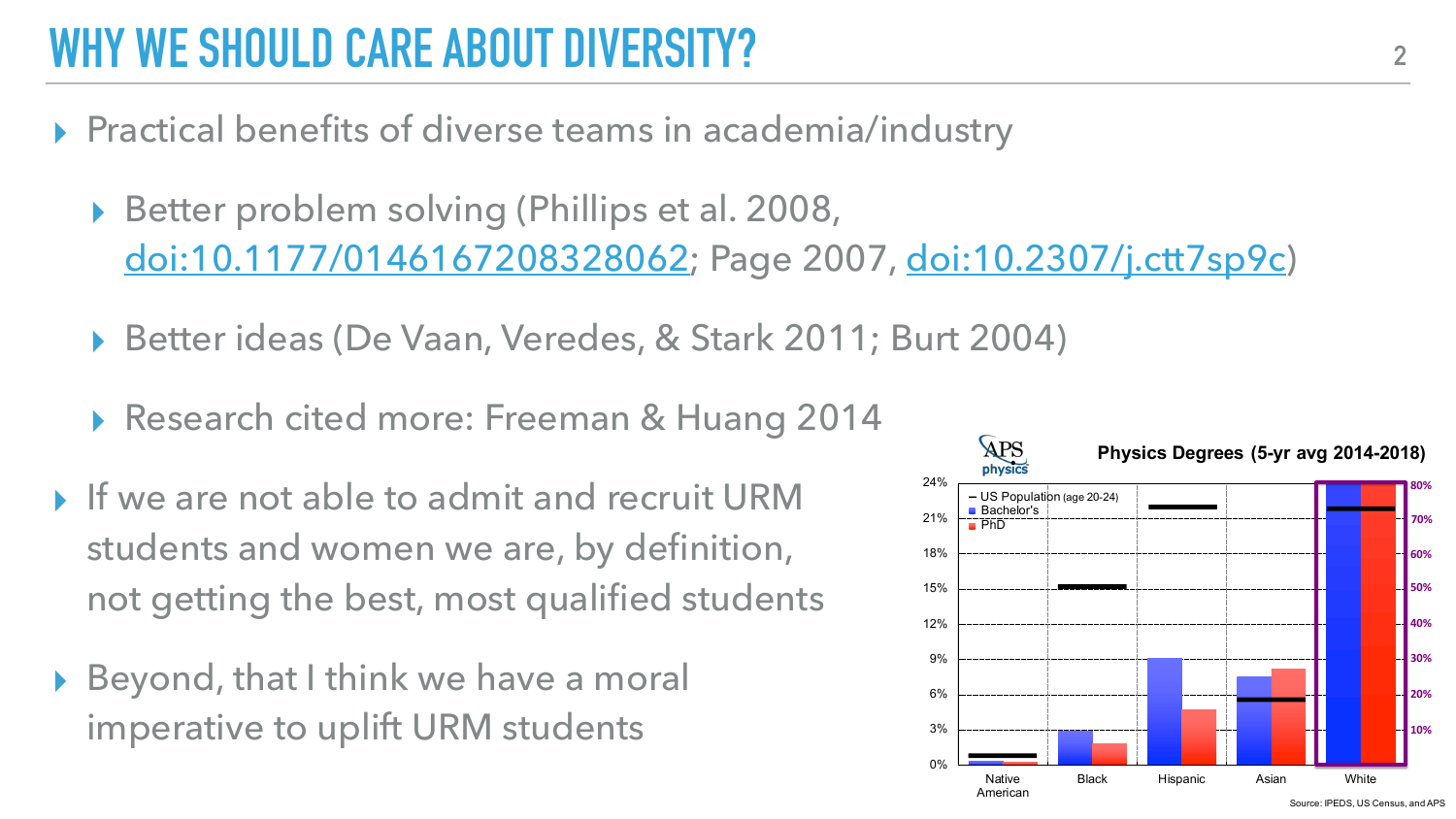# **WHAT IS HOLISTIC REVIEW?**

▶ Holistic review: consideration of a variety of variables when evaluating a candidate for admission into a graduate degree program, including academic, nonacademic, and contextual factors in the review process with the goal of identifying students

- who are most likely to succeed in our program
	- equity implications of choices)
- ▸ Consideration of non-cognitive competencies: (Measurable) social and emotional skills that we use to navigate life
	- ▸ Predict academic/job performance
	- ▸ Few, if any, group differences by gender and race
	- ▶ Orthogonal to cognitive measures (e.g., GPA, GRE, etc.)

▸ Framework that is **comprehensive** (numerous criteria related to achievements, competencies, and potential), **contextualized** (metrics, achievements, and alignment with your program), **systematic** (review to ensure efficiency, minimize bias, and improve transparency and ac<sup>c.cne</sup>ntability), **equity-minded** (attuned to  $H \circ h$ 

> considerations in all aspects of the constant of the constant of the constant of the constant of the constant of the constant of the constant of the constant of the constant of the constant of the constant of the constant :S: ( IVIE  $\mathbf{A} = \mathbf{A} \mathbf{A}$ riqate life assess them.

 $\overline{\phantom{a}}$ lique the ones in the ones in the ones in the ones in the ones in the ones in the ones in the ones in the ones surface cultural assumptions and begin PA, GRE.

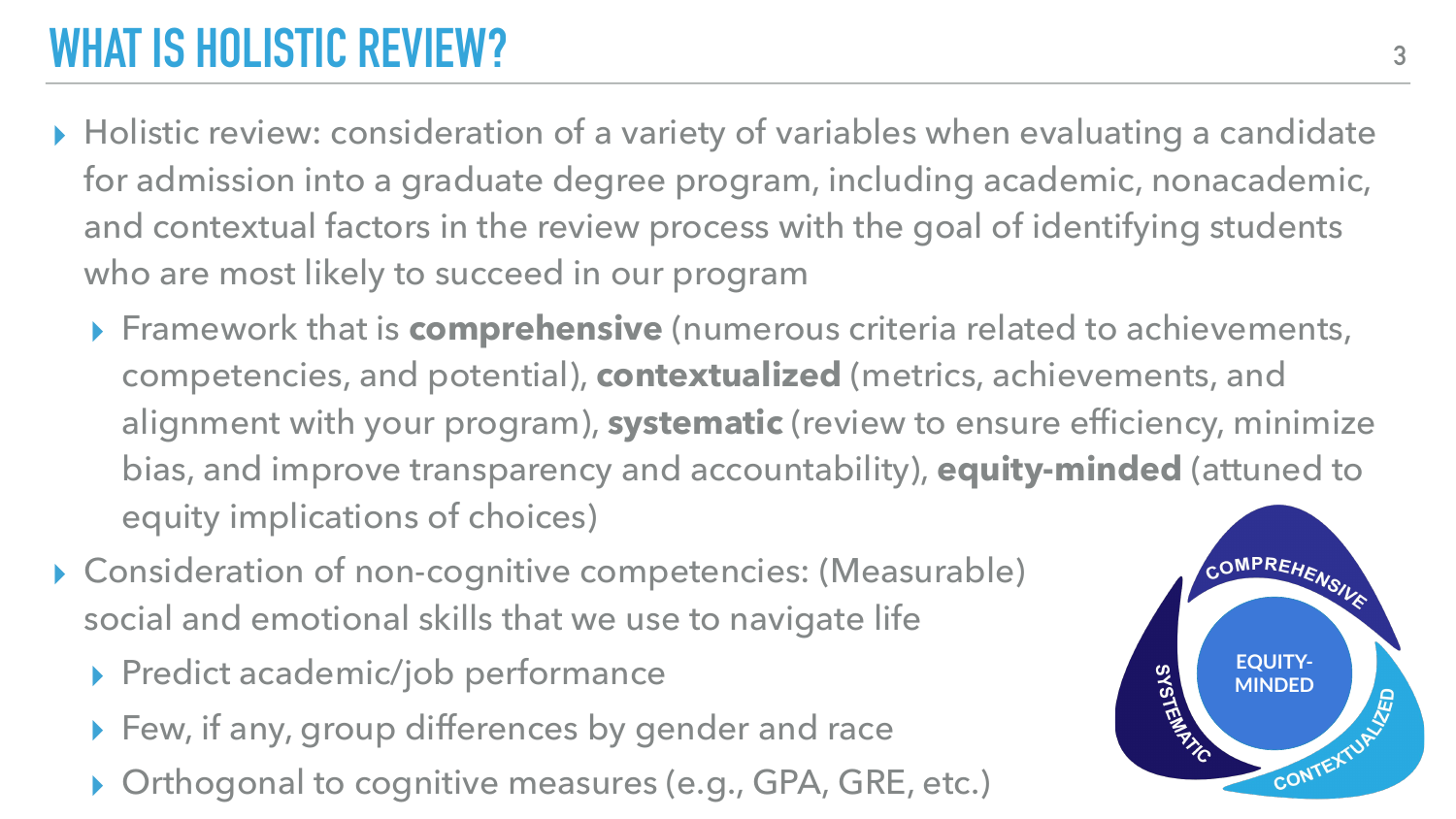#### **NON-COGNITIVE COMPETENCIES**

#### Self Management Self Awareness

Self-Confidence Accurate Self-Assessment Emotional Awareness

Optimism Trustworthiness Achievement Orientation Conscientiousness Adaptability Emotional Self-Control Initiative

#### Relationship Management Social Awareness

Cultural Awareness Organizational Awareness Empathy Service Orientation

Teamwork and Collaboration Communication Building Bonds Conflict Management **Influence** Change Catalyst Inspirational Leadership Developing Others

<https://docs.google.com/spreadsheets/d/10EZ97ERL1I8QeIU2VwCpWt6wM19EZ7epfAq4ZmxtYLg/edit?usp=sharing>

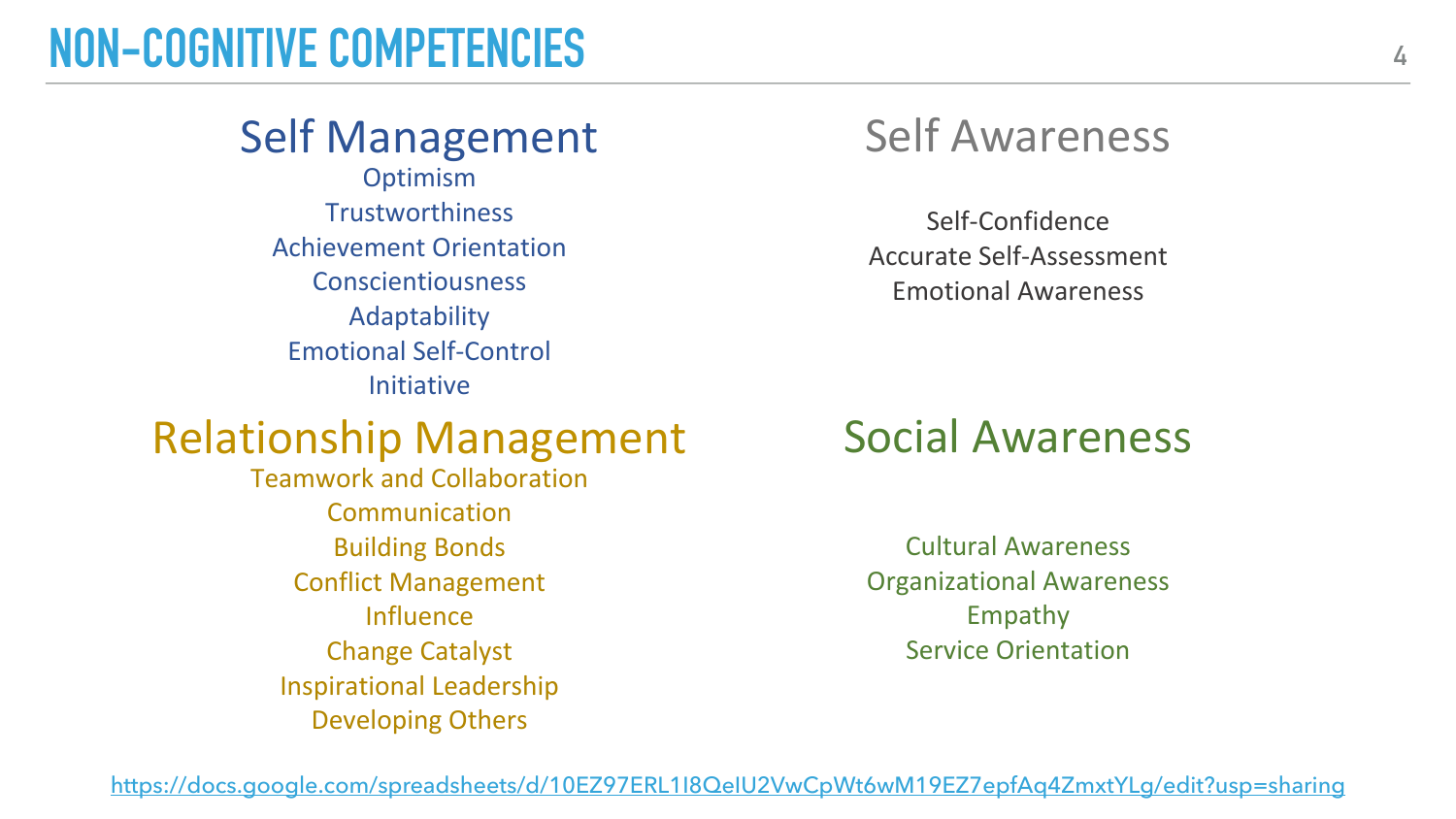# **TRADITIONAL METRICS ARE NOT NECESSARILY PREDICTORS OF SUCCESS**

- ▶ Assumptions about risk are often inaccurate
- ▸ Faculty are overconfident in their ability to predict who will be successful. (Highhouse, 2008, [doi:10.1111/j.1754-9434.2008.00058.x](https://doi.org/10.1111/j.1754-9434.2008.00058.x))
- ▸ It's difficult to reliably predict Ph.D. completion for populations who rarely enroll (i.e., problem of small N)
	- ▶ An explicit bias favoring conventional achievement.
- ▶ But most students leave for non-academic reason (Lovitts & Nelson, 2000, [doi:10.12691/](http://doi.org/10.12691/education-3-10-19) [education-3-10-19\)](http://doi.org/10.12691/education-3-10-19)
- ▸ Student outcomes result from what they bring AND from the educational experience & climate we provide
	- ▸ Many of the assumptions about merit, excellence, and intelligence that faculty hold are gendered and racialized
- ▶ Typical physics Ph.D. admissions criteria [e.g. GRE] limit access to underrepresented groups but fail to predict doctoral completion: "GRE Physics and GRE Verbal were not significant in… predicting Ph.D. completion." (Miller et al., 2020, [doi:10.1126/sciadv.aat7550\)](https://doi.org/10.1126/sciadv.aat7550)







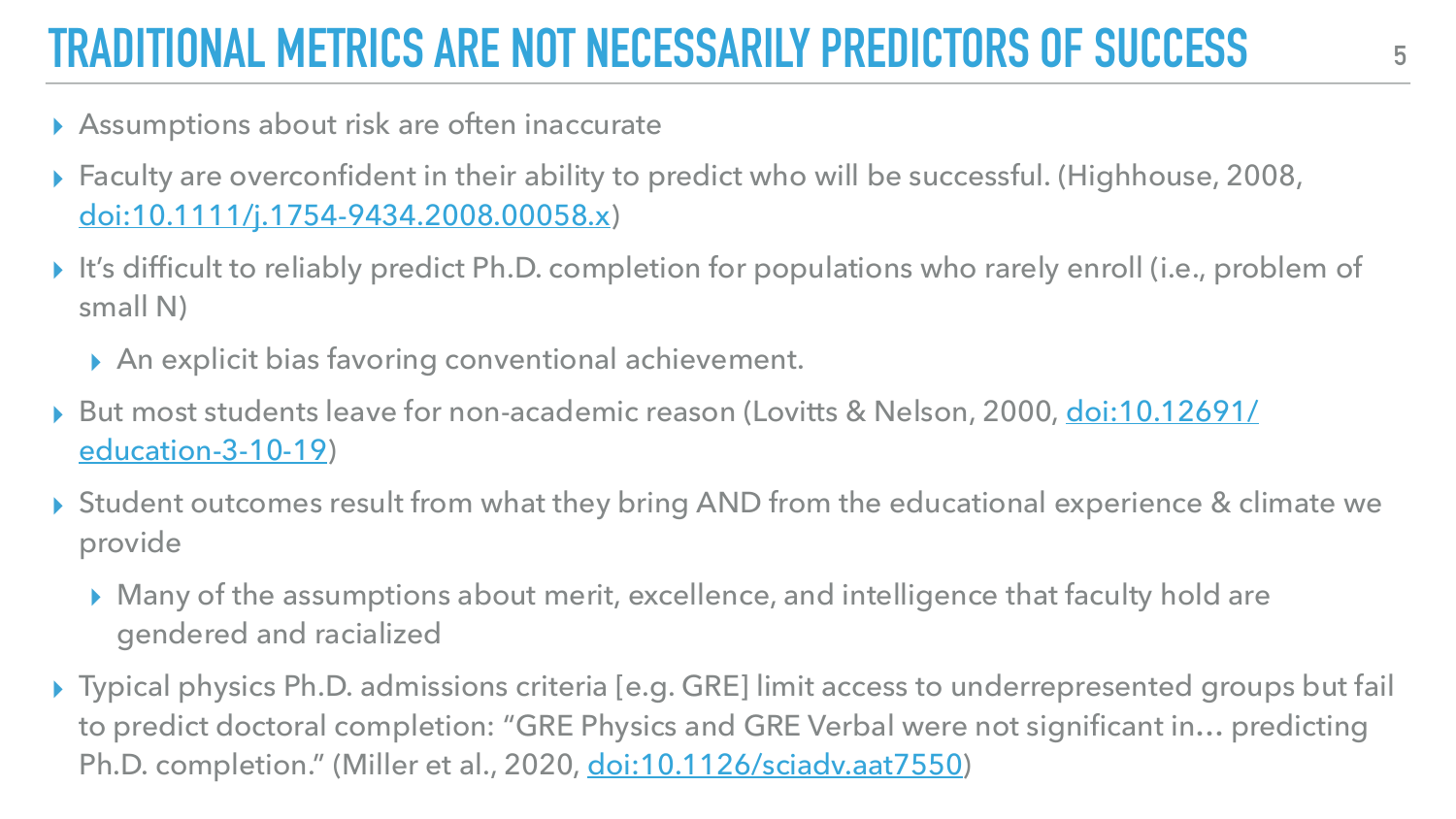# **EVIDENCE FOR HOLISTIC REVIEW**

[report-2018.pdf,](https://www.nacacnet.org/globalassets/documents/publications/research/defining-access-report-2018.pdf) "...adoption of a well-executed test-optional [undergraduate] admission policy can lead to an increase in overall applications as well as an increase in the representation of URM students" and low-income students, with similar

▶ Grabowski, 2017, [doi:10.1007/s10459-017-9807-9:](https://doi.org/10.1007/s10459-017-9807-9) "Using mission-driven, holistic admissions criteria comprised of applicant attributes and experiences in addition to academic metrics resulted in a more diverse interview pool than using

▶ Bastedo et al., 2018, [doi:10.1080/00221546.2018.1442633:](https://doi.org/10.1080/00221546.2018.1442633) "... admissions officers with a 'whole context' view of holistic

▶ Barceló et al., 2021, *[doi:10.1007/s40596-020-01327-5](https://link.springer.com/article/10.1007/s40596-020-01327-5)*: "Relative to Traditional, Holistic Review significantly increased the odds of URM applicant selection for interview… Assigning value to lived experience and de-emphasizing [exam] scores represents a structural intervention capable of critically examining measures of merit, reducing bias, and increasing URM

▶ Young et al., 2021, [arXiv:2110.04329:](https://arxiv.org/abs/2110.04329) Study of MSU physics graduate admissions "... showed that faculty ratings of undergraduate background. The differences we did observe in faculty ratings could be explained as observing known systematic issues in physics regarding test scores and service work expectations… we recommend that departments use

- ▸ Syverson, Franks, Hiss (2018), [nacacnet.org/globalassets/documents/publications/research/defining-access](https://www.nacacnet.org/globalassets/documents/publications/research/defining-access-report-2018.pdf)degree completion rates.
- academic metrics alone."
- review were disproportionately likely to admit a low socioeconomic-status applicant."
- contributed to the significant changes in odds ratio of interview selection for URM applicants… holistic screening representation…"
- applicant's grades, research experiences, and noncognitive abilities do not differ based on the applicant's sex or rubric-based holistic review for their graduate admissions process."

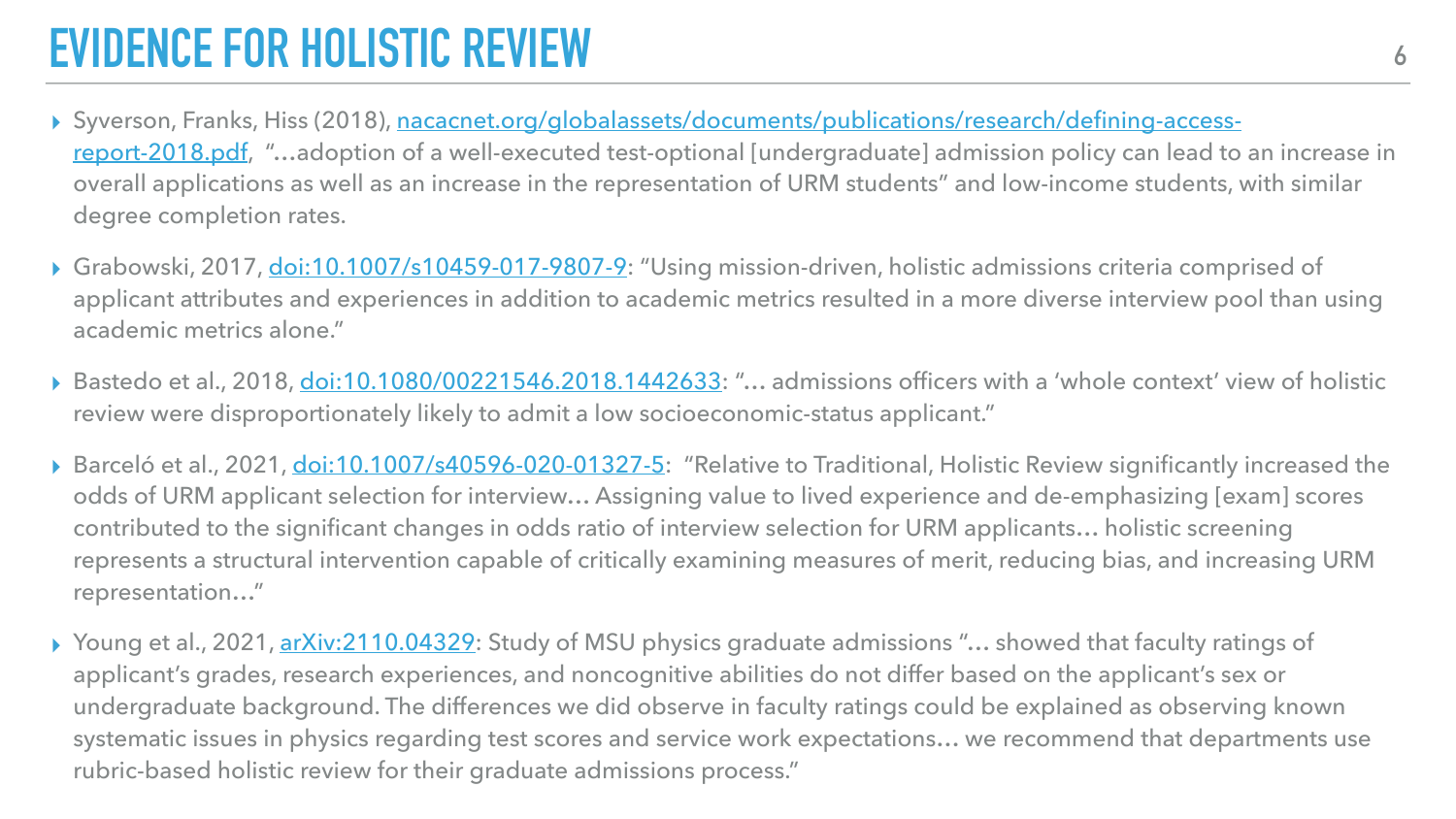# **RESILIENCE AND DISTANCE TRAVELED (NOT RACE/ETHNICITY)**

- Leadership
- Community
- Research
- Clinical
- Reference Letters

1. Each Major domain divided across 4 tiers of increasing excellence.

2. Tiers defined according to multiple considerations including the duration, intensity, role, and impact of the experience.

Professionalism 1. Professionalism was divided across 3 tiers of performance/behavior consideration given to instances of "unprofessional behavior" as well as to

professionalism "above the expected level" of medical student trainee.

Resilience and Distance Traveled

- 
- 1. Divided across 2 tiers
- 
- 
- 

2. Consideration to applicants life experience including achievement despite personal hardship or structural barriers.

Holistic Review (HR) Composite Score

- 
- 

1. Preliminary composite score with weighted preference to Clinical domain and "unprofessional" behavior with negative value.

2. Resilience and Distance Traveled with multiplicative (1.1–1.2 or 110–120%) contribution = HR Composite Score.

▸ "Two measures of lived experience were included as binary outcomes, each with its own rubric: Resilience (achievement in enduring adversity—e.g. personal setback, illness, discrimination) and Distance Travelled (trajectory relative to family or community-level barriers reflecting marginalization at a population or structural level—e.g. first-generation college graduate, raised in community with high poverty/low educational resources).

 $\blacktriangleright$  "Self-identified race/ethnicity was not provided to reviewers as part of ERAS application material, and race/ethnicity was not explicitly considered in

- 
- any Holistic Review domain nor was it sufficient to earn de facto recognition for Resilience or Distance Travelled."

#### Major Domains:

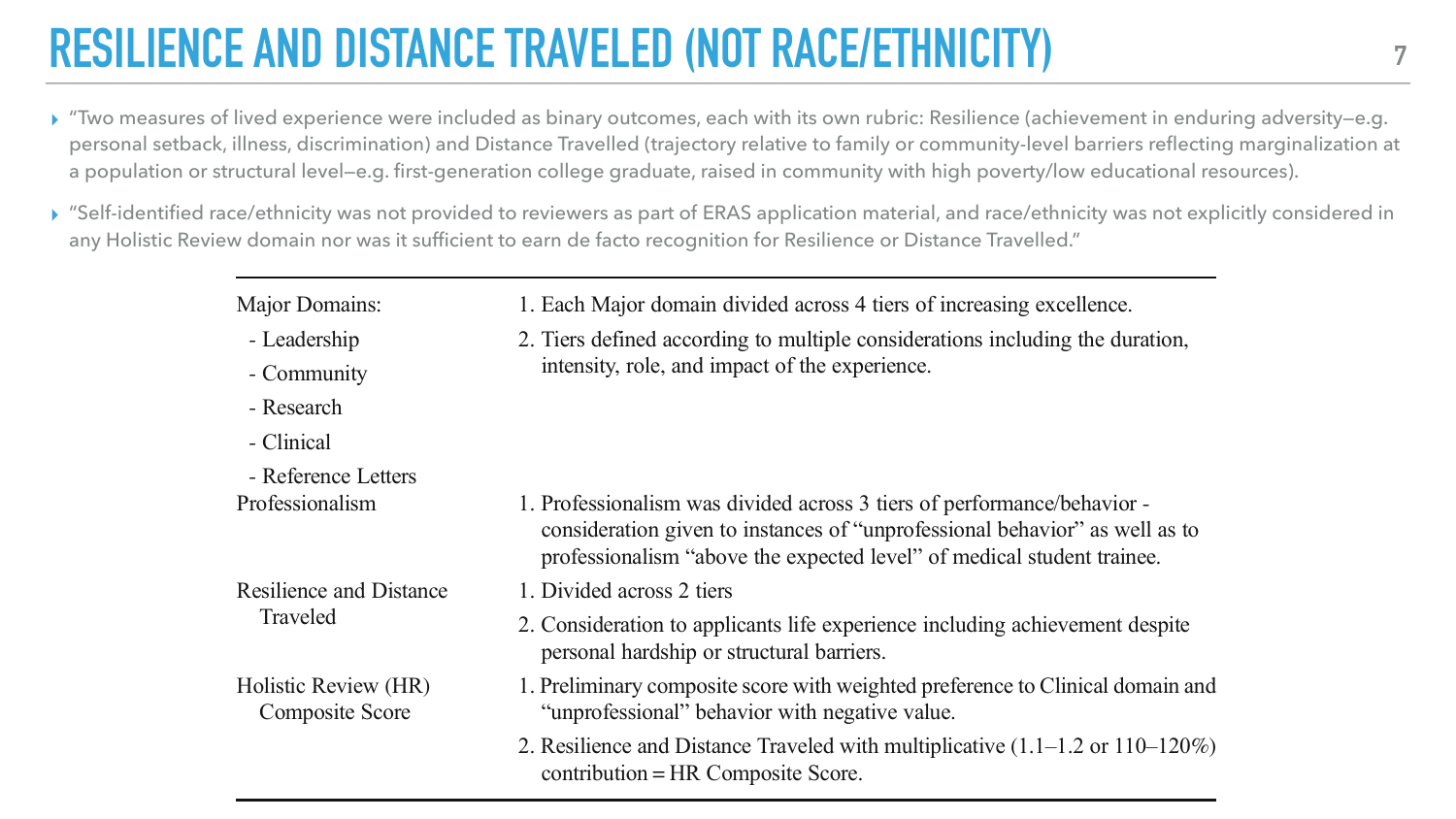# **RUBRICS RECOMMENDATIONS FROM C-CIDE**

- ▸ High, Medium, and Low: roughly one third of applicants in each category
	- ▸ Concrete definitions will lead to more consistent judgments
	- ▸ Conjunctions can be helpful, e.g. High = A and B and C; Med = B and (A or C); Low = A or B or C or None
- ▶ Create space for comments to justify assessments; allow for noting unique situations that merit special consideration <br>
C-CIDE
- ▶ If items have content weightings, fix the weight ahead of review

| Category                                 | <b>High</b>                                                                                                                     | <b>Medium</b>                                                                                                                                    | Low                                                                                                                                   | <b>Notes</b> |
|------------------------------------------|---------------------------------------------------------------------------------------------------------------------------------|--------------------------------------------------------------------------------------------------------------------------------------------------|---------------------------------------------------------------------------------------------------------------------------------------|--------------|
| <b>Academic Preparation</b>              | A- or better in all core STEM<br>courses AND B or better in<br>non-STEM courses; received at<br>least one academic honor        | B or better in all core STEM<br>courses; Concerning grades have a<br>reasonable explanation                                                      | Lower than a B in 2 or more core<br><b>STEM courses; Grades of C or</b><br>lower do not have a reasonable<br>explanation              |              |
| <b>Scholarly potential</b>               | Clear commitment to and<br>enthusiasm for research AND<br>experience at least equal to a<br>senior thesis                       | Clear commitment to and<br>enthusiasm for research, BUT<br>experience less than a senior<br>thesis                                               | Signals that a PhD is more of a<br>next step than a clear passion.                                                                    |              |
| <b>Contributions</b>                     | Diversity, Equity, Inclusion Has been an active advocate for<br>diversity, equity, and/or inclusion                             | Some evidence of engagement<br>with diversity, equity, and/or<br>inclusion                                                                       | Limited evidence of engagement<br>with diversity, equity, and/or<br>inclusion                                                         |              |
| Alignment with Program                   | Research interests align with<br>multiple faculty AND stated career<br>goals align with program training                        | Research interests align with one<br>faculty member AND<br>stated career goals align with<br>program training                                    | Limited alignment with faculty<br>research interests OR limited<br>evidence of alignment between<br>career goals and program training |              |
| <b>Realistic Self-Appraisal</b>          | Clearly delineates strengths and<br>weaknesses AND clear evidence of and weaknesses AND does seek<br>effort on self development | Basic statements about strengths<br>positive and negative feedback                                                                               | Over or understates abilities;<br>indications that self-assessment or<br>learning from experiences are<br>limited                     |              |
| <b>Preference for</b><br>long-term goals | goals beyond the PhD AND has a<br>record of engaging in long-term<br>endeavors                                                  | Clearly communicates long-range Clearly communicates long-range<br>goals beyond the PhD OR Has a<br>record of engaging in long-term<br>endeavors | Goals are short range (e.g.,<br>specific coursework); limited<br>history of engagement in<br>long-term projects                       |              |

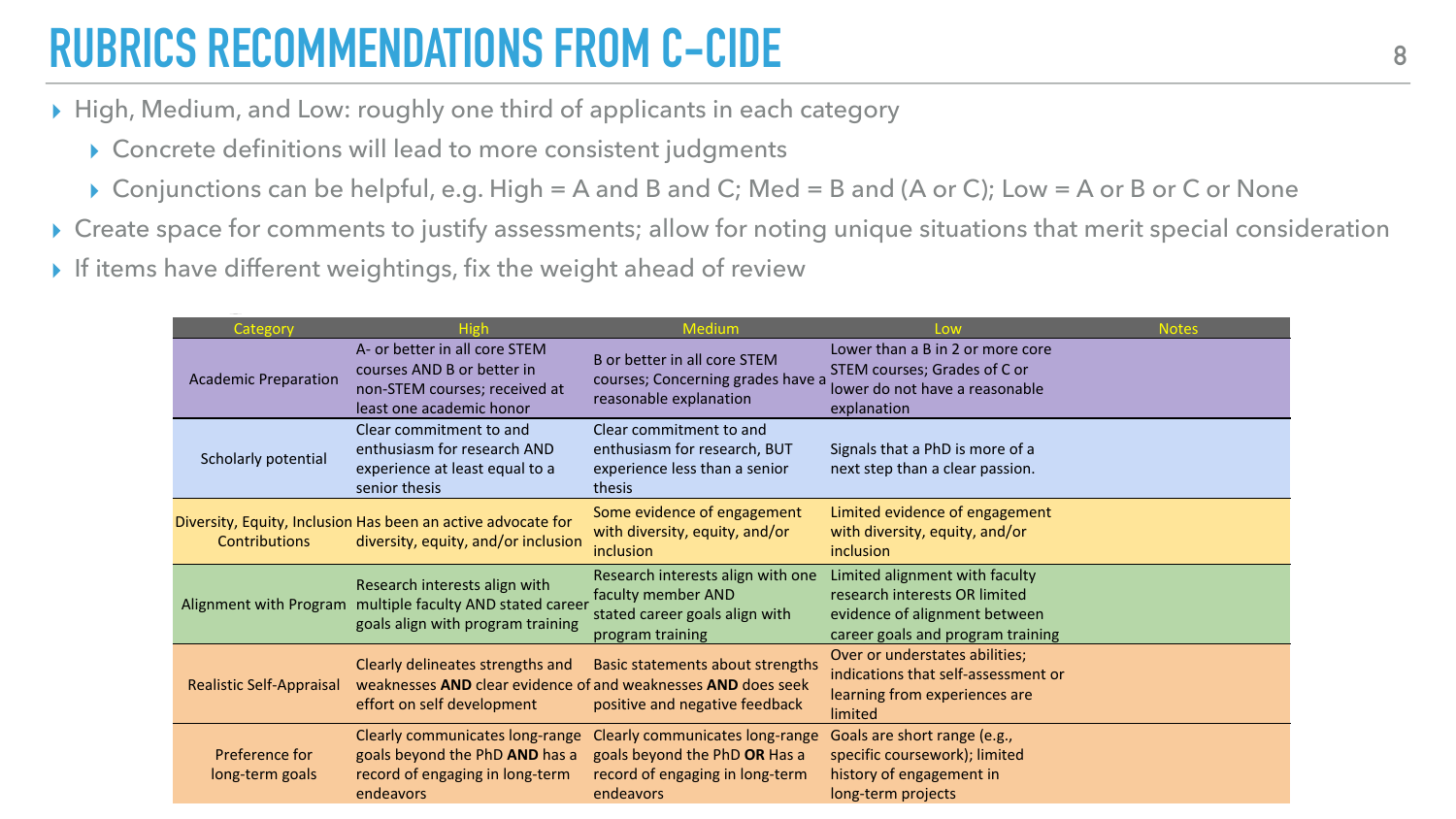### **UCSD RUBRICS**

- ▸ Other programs using rubrics:
	- ▸ Chemistry & Biochemistry
	- ▸ Mathematics
	- ▸ Astronomy

#### points

|  |                                      | STEM grades (pick one)                                                                             | All A-'s or higher<br>All A's and B's<br>1 or 2 C's<br>Mostly B's and C's                                                                                         | 3<br>$\overline{2}$<br>) 1<br>$\overline{0}$ |
|--|--------------------------------------|----------------------------------------------------------------------------------------------------|-------------------------------------------------------------------------------------------------------------------------------------------------------------------|----------------------------------------------|
|  |                                      | non-STEM grades (pick one)                                                                         | All B's or higher<br>1 or 2 C's<br>Mostly B's and C's                                                                                                             | -1<br>0.5<br>$\mathbf{0}$                    |
|  | <b>Academic Preparation</b>          | improvement in academic performance (choose improvement in academic performance<br>all applicable) | Reasonable explanation for an extremely low grade (D or F)                                                                                                        | 0.5<br>0.5                                   |
|  |                                      | Letters (choose one)                                                                               | Letter writer(s) indicate high intellectual ability and personal details of candidate                                                                             | 2                                            |
|  |                                      |                                                                                                    | Letter writer(s) are generally positive about intellectual ability of candidate, but not<br>glowing                                                               |                                              |
|  |                                      |                                                                                                    | No comment from letter writers on intellectual ability of candidate                                                                                               | $\overline{0}$                               |
|  |                                      | research enthusiasm (choose one)                                                                   | candidate communicates commitment to and enthusiasm for research                                                                                                  | -1                                           |
|  |                                      |                                                                                                    | candidate lacks enthusiasm for research                                                                                                                           | $\mathbf{0}$                                 |
|  |                                      | graduate school expectations (choose one)                                                          | candidate has reasonable expectations of what to expect in graduate schools                                                                                       | $\blacktriangleleft$                         |
|  |                                      |                                                                                                    | candidate indicates they view a PhD as a box to check or a way to delay going<br>into the job market                                                              | $\mathbf{0}$                                 |
|  | <b>Research Potential</b>            |                                                                                                    | letter from research advisor/supervisor has personal details of candidate and<br>includes glowing recommendation about candidate's research skills                | 3                                            |
|  |                                      | Letters (choose one)                                                                               | letter from research advisor/supervisor has personal details of candidate and is<br>generally positive about candidate's research abilities                       | $\overline{2}$                               |
|  |                                      |                                                                                                    | letter from research advisor/supervisor lacks personal details about candidate/ is<br>overly general                                                              | $\overline{1}$                               |
|  |                                      |                                                                                                    | letter from research advisor/supervisor is missing or has red flags                                                                                               | $\mathbf{0}$                                 |
|  |                                      |                                                                                                    | Statement of purpose clearly shows a strong understanding of candidate's<br>undergraduate/MS/industry research project(s)                                         | 2                                            |
|  |                                      |                                                                                                    | Statement of purpose shows a decent understanding of candidate's<br>undergraduate/MS/industry research project(s)                                                 | 1.5                                          |
|  |                                      | Statement of Purpose (choose one)                                                                  | statement of purpose is coherent but lacks a deep understanding of "big picture"<br>goals of candidate's undergraduate/MS/industry research project(s)            | 0.5                                          |
|  |                                      |                                                                                                    | statement of purpose is incoherent or does not mention research experience                                                                                        | $\overline{0}$                               |
|  |                                      |                                                                                                    | candidate has poster or oral presentation(s) at a large conference                                                                                                | -1                                           |
|  |                                      | poster/oral presentations (choose one)                                                             | candidate has poster or oral presentation(s) only at school/local event                                                                                           | 0.5                                          |
|  | <b>Research Experience</b>           |                                                                                                    | no poster or oral presentations<br>first author publication                                                                                                       | $\overline{0}$<br>$\overline{2}$             |
|  |                                      | publications (choose one)                                                                          | name on publication                                                                                                                                               |                                              |
|  |                                      |                                                                                                    | name on publication in review (candidate and letter writer agree on this) or senior<br>thesis                                                                     | 0.5                                          |
|  |                                      |                                                                                                    | not enough experience from any one lab to have a story                                                                                                            | $\overline{0}$                               |
|  |                                      |                                                                                                    | over 1 year experience in the same lab, with significant body of work done                                                                                        | 2 <sup>1</sup>                               |
|  |                                      | length of research exp (choose one)                                                                | If candidate attended an undergraduate university without a rigorous research<br>program, candidate sought out REUs                                               | $\overline{2}$                               |
|  |                                      |                                                                                                    | candidate has >6 months exp in the same lab                                                                                                                       |                                              |
|  |                                      |                                                                                                    | student has history of moving around from one lab to another (no consistency)                                                                                     | $\overline{0}$                               |
|  |                                      | overcoming hardships (choose one)                                                                  | candidate has overcome extreme hardships/barriers<br>candidate describes personal experiences of overcoming some                                                  | $\overline{2}$<br>$\mathbf{1}$               |
|  |                                      |                                                                                                    | hardships/barriers<br>no mention of overcoming barriers                                                                                                           | $\mathbf 0$                                  |
|  |                                      | leadership experience/EDI contributions<br>(choose one)                                            | candidate has been an advocate for EDI, with leadership exp (leadership exp can                                                                                   | $\overline{1}$                               |
|  | Personal qualities/EDI contributions |                                                                                                    | be associated with EDI)<br>candidate has been involved in EDI activities or has leadership exp (leadership<br>exp can be non-EDI-related)                         | 0.5                                          |
|  |                                      |                                                                                                    | no mention of EDI/ no leadership exp                                                                                                                              | $\overline{0}$                               |
|  |                                      | other (choose one)                                                                                 | candidate describes a significant (i.e. long-term commitment) extracurricular other<br>than what's listed above (e.g. student-athelete, non-glamorous job)        |                                              |
|  |                                      |                                                                                                    | candidate does not describe any extracurriculars in their personal statement, and<br>has not filled out any of the "additional educational experiences" questions | $\overline{0}$                               |
|  | Alignment with Program               | Number of faculty members interested in                                                            | research interests align with multiple faculty                                                                                                                    |                                              |
|  |                                      | (choose one)                                                                                       | research interests align with only one faculty<br>research interests have little/no overlap with our department                                                   | 0.5<br>$\mathbf{0}$                          |
|  |                                      | knowledge of faculty research programs<br>(choose one)                                             | personal statement specifies details about research programs of faculty in our<br>department                                                                      | -1                                           |
|  |                                      |                                                                                                    | no details about research programs of faculty (i.e. just list of names)                                                                                           | $\overline{0}$                               |

#### **CHEMISTRY & BIOCHEMISTRY ADMISSION RUBRIC | 2021**

Department of Mathematics Graduate Admissions Evaluation Rubric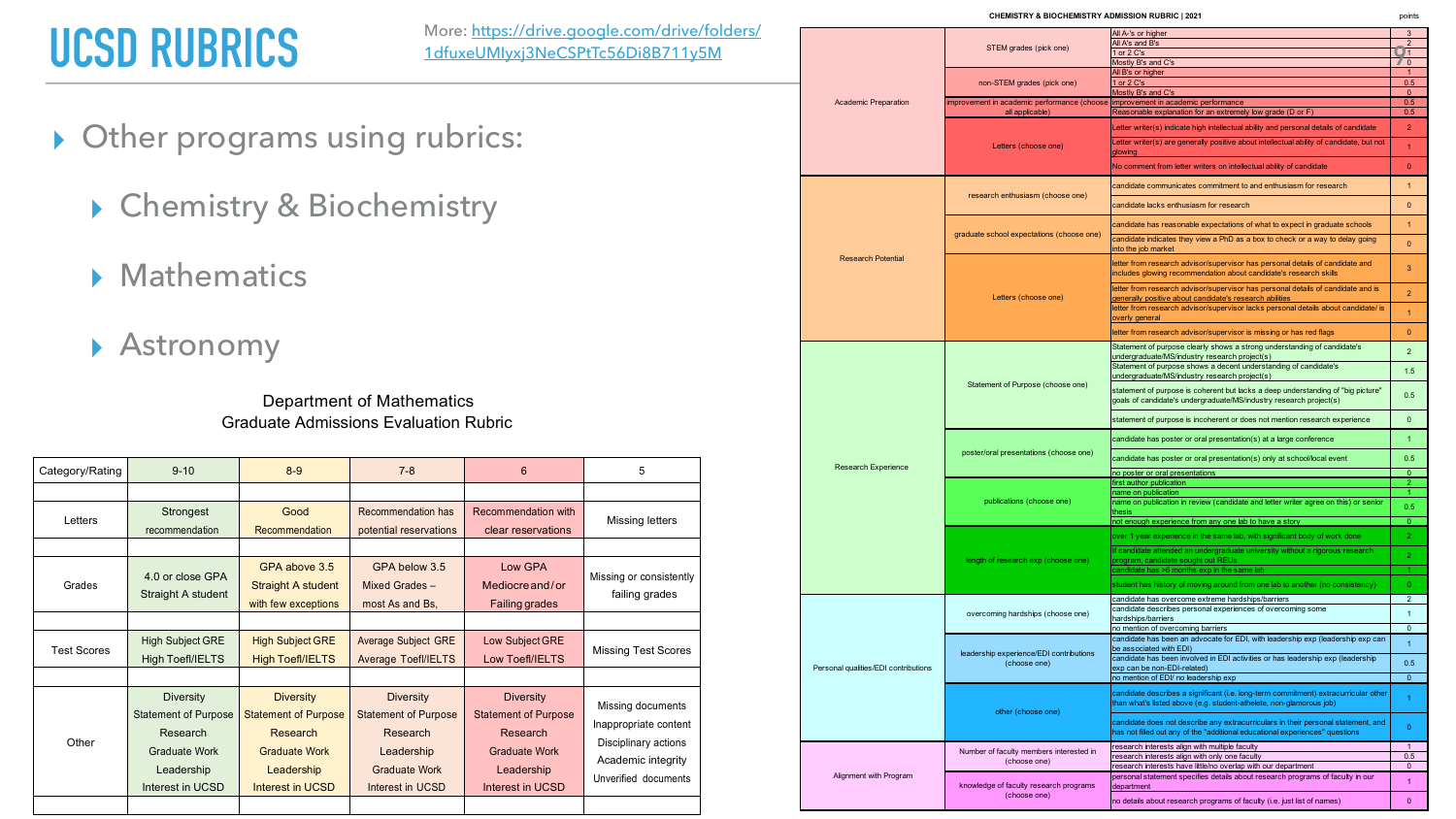#### **BERKELEY ASTRONOMY** Many more: https://drive.google.com/drive/<br> **10** folders/1dfuxeUMlyxj3NeCSPtTc56Di8B711y5M 10

#### *UC Berkeley Astronomy Department*

*This rubric will be used during the second round of application reviews for the 2021 Cycle.*

| <b>Criterion</b>                                | 3 (best score)                                                                                                                                                                                                    | 2 (medium score)                                                                                                                                                                                                           | 1 (worst score)                                                                                                                                                                                                            |
|-------------------------------------------------|-------------------------------------------------------------------------------------------------------------------------------------------------------------------------------------------------------------------|----------------------------------------------------------------------------------------------------------------------------------------------------------------------------------------------------------------------------|----------------------------------------------------------------------------------------------------------------------------------------------------------------------------------------------------------------------------|
| Academic<br>foundation in<br>(astro)physics     | High grades (As, high Bs)<br>in past physics and<br>astronomy classes<br>Taken all of the necessary<br>prerequisites for graduate<br>study<br>Specific comments from<br>letter writers about physics<br>expertise | Medium-high or high<br>grades (B- and up;<br>one or two C's) in<br>past physics and<br>astronomy classes<br>Taken most or all of<br>the necessary<br>prerequisites for<br>graduate study                                   | Low grades (Cs, Ds,<br>Fs) in past physics<br>and astronomy<br>classes<br>Missing many of the<br>necessary<br>prerequisites for<br>graduate study                                                                          |
| Creativity                                      | Evidence of coming up with<br>their own ideas.<br>Specific comments from<br>letter writers about<br>performance in classes and<br>research.                                                                       | Some evidence of<br>coming up with their<br>own ideas.                                                                                                                                                                     | No evidence of<br>coming up with their<br>own ideas.<br>No evidence of<br>student participation<br>in office hours or<br>science<br>conversations with<br>letter writers.                                                  |
| Ability to<br>explain<br>research in<br>context | Research is clearly<br>described in essays.                                                                                                                                                                       | Research description<br>is moderately clear.<br>(Students without<br>formal research<br>experience can be<br>assessed based on<br>their description of<br>science topics<br>covered in class<br>and/or research<br>goals.) | Research described<br>poorly or incorrectly.<br>(Students without<br>formal research<br>experience can be<br>assessed based on<br>their description of<br>science topics<br>covered in class<br>and/or research<br>goals.) |
| Curiosity                                       | Evidence of seeking out<br>answers in classes and<br>projects.<br>Interesting questions raised<br>in essays.<br>Specific comments from<br>letter writers about curiosity.                                         | Some evidence of<br>seeking out answers<br>in classes and<br>projects.<br>Hints of interesting<br>questions in essays.                                                                                                     | No evidence of<br>curiosity in classes or<br>research.<br>No evidence of<br>student participation<br>in office hours or<br>science<br>conversations with<br>letter writers.                                                |

| Perseverance<br>& resilience                  | Evidence of completing<br>projects.<br>Has overcome obstacles to<br>achieve success.                                                                                                           | Evidence of making<br>progress on projects.<br>Has overcome minor<br>obstacles to success.                                                                                                 | Lack of project<br>completion or<br>multiple failed<br>projects, even if no<br>obstacles were<br>discussed.                                                                                                          |
|-----------------------------------------------|------------------------------------------------------------------------------------------------------------------------------------------------------------------------------------------------|--------------------------------------------------------------------------------------------------------------------------------------------------------------------------------------------|----------------------------------------------------------------------------------------------------------------------------------------------------------------------------------------------------------------------|
| Initiative                                    | Took full advantage of<br>available opportunities.<br>Evidence of going the extra<br>mile to surpass<br>expectations.                                                                          | Took some<br>advantage of<br>available<br>opportunities.<br>Sometimes put in<br>extra effort on<br>assignments and<br>projects.                                                            | Did not take<br>advantage of<br>opportunities.<br>Did the bare<br>minimum or less.                                                                                                                                   |
| <b>Technical skills</b>                       | Demonstrated knowledge<br>of strong coding, observing,<br>or instrumentation skills.                                                                                                           | Some knowledge of<br>coding, observing, or<br>instrumentation.                                                                                                                             | No demonstrated<br>knowledge of coding,<br>observing, or<br>instrumentation.                                                                                                                                         |
| Leadership,<br>independence,<br>& reliability | Past history of effective<br>leadership in projects, work,<br>or extracurriculars.<br>Evidence of ability to meet<br>deadlines and complete<br>assigned tasks without<br>constant supervision. | Past history of<br>participation in<br>projects, work, or<br>extracurriculars.<br>Evidence of ability to<br>meet deadlines and<br>complete assigned<br>tasks with moderate<br>supervision. | Little history of<br>participation in<br>projects, work, or<br>extracurriculars.<br>Little or no evidence<br>of ability to meet<br>deadlines and<br>complete assigned<br>tasks even with<br>moderate<br>supervision. |

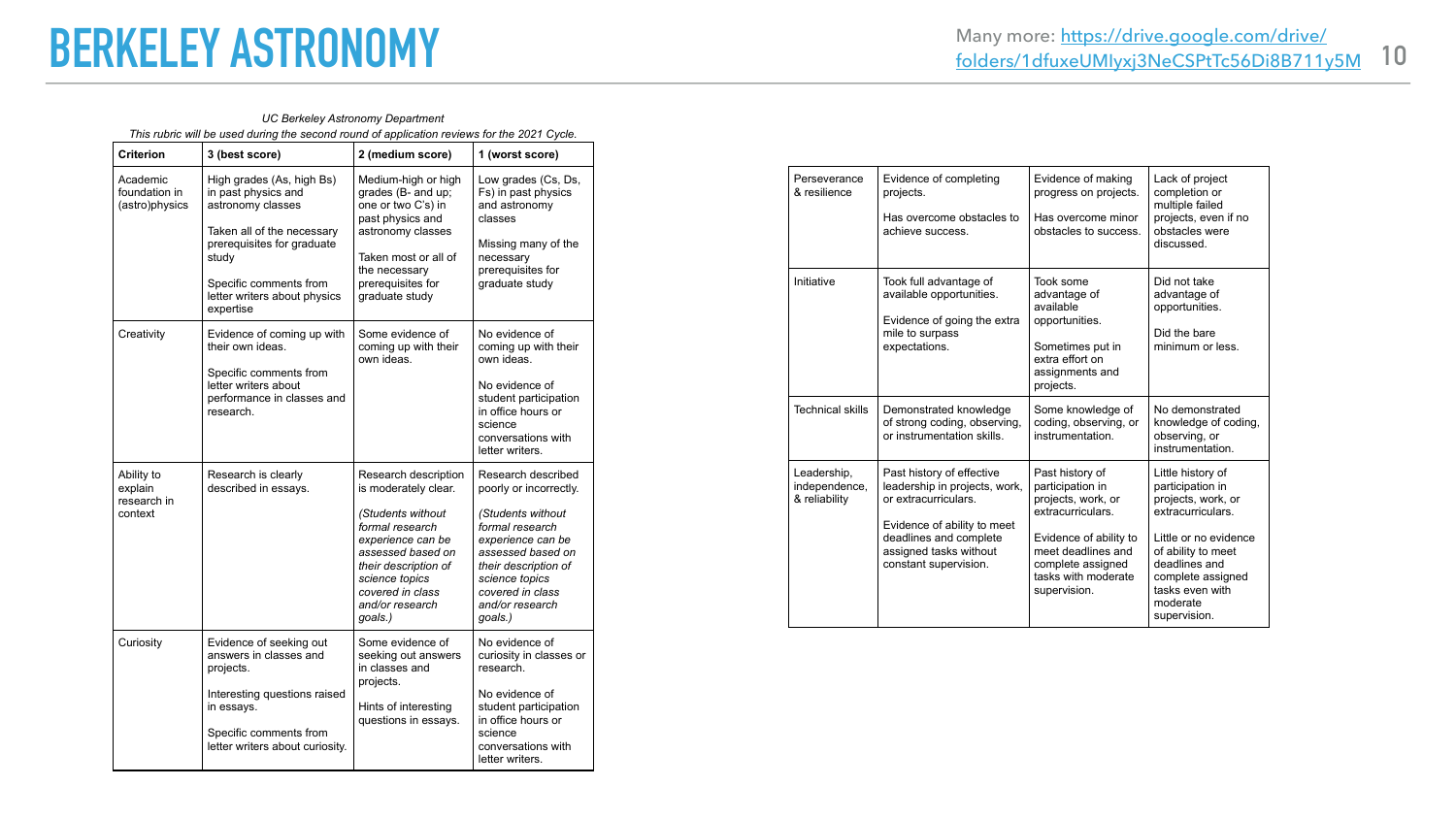| Competency                    | <b>High</b>                                                                              | <b>Medium</b>                                                           | Low                                                |
|-------------------------------|------------------------------------------------------------------------------------------|-------------------------------------------------------------------------|----------------------------------------------------|
| <b>Emotional Self-Control</b> | Maturity and clarity of purpose. Deep<br>understanding of the process of<br>improvement. | Works well with others. Volunteers.                                     | <b>Friction. Vacillation</b>                       |
| Adaptability                  | Overcomes or finds way around<br>obstacles                                               | Sustains a course with minimal guidance                                 | Not adept with change. Gets stuck /<br>distracted. |
| Achievement Orientation       | Clear leadership. Persistence. Dedication<br>and stamina. High creativity.               | Comes prepared. Can research<br>independently or with minimal guidance. | Low motivation. Needs competition to<br>work hard. |
| Initiative                    | Comes up with new ideas. Nudges<br>advisor.                                              | Asks relevant questions/intellectually<br>curious. Interactive.         | Does not make good progress. Needs<br>nudging.     |
| Optimism                      | Appreciates and even enjoys the process.                                                 | Takes the good with the bad.                                            | Does not seek new challenges.                      |
| <b>Trustworthiness</b>        | Given more and more responsibilities.<br>Careful and meticulous.                         | <b>Fulfilled responsibilities</b>                                       | Did not fulfill responsibilities                   |
| <b>Conscientiousness</b>      | Does work beyond expectations.                                                           | Hard worker.                                                            | Unprepared. Not a hard worker.                     |

#### Many more: [https://drive.google.com/drive/](https://drive.google.com/drive/folders/1dfuxeUMIyxj3NeCSPtTc56Di8B711y5M)<br> **IIUC PHYSICS (PARTIAL)** and the computation of the computation of the community of the community of the community of the community of the community of the community of the commu

#### **Example Illinois Physics grad admissions rubric:** The goal of rubrics is to evaluate applicant qualities that many faculty feel are important for students to be successful in research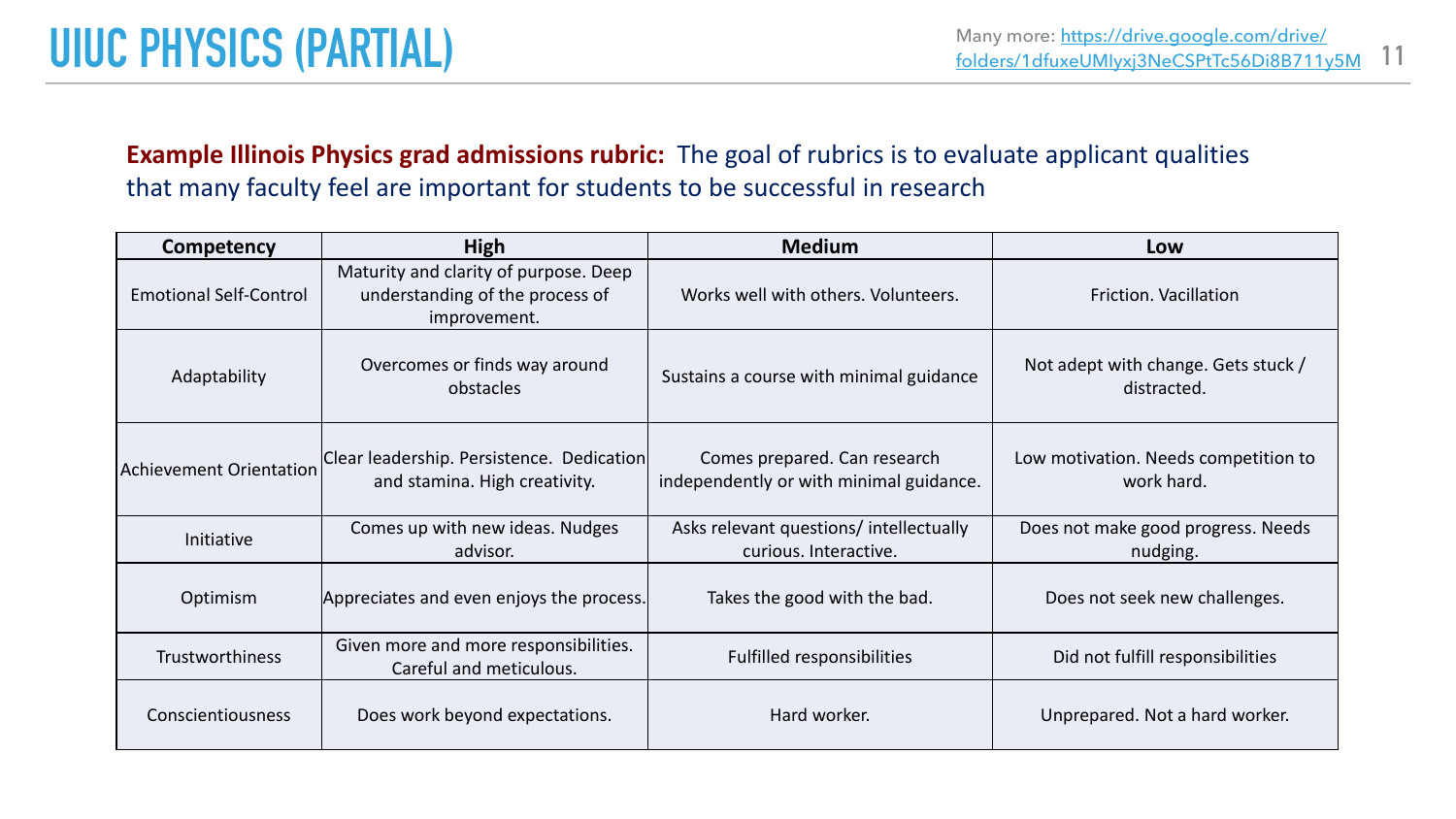# **OTHER BEST PRACTICES**

▸ Norming: Committee members independently rate the same two applications,

▶ By setting rubric up beforehand we can reduce implicit / cognitive bias (or just

then discuss their scores, focusing on differences

▸ Extremely important!

- ▸ Have each application reviewed by 2 people; Discuss if there is significant divergence in the ratings; Bring in 3rd reviewer if needed
- ▸ Plan how to evaluate unexpected cases; revise rubric annually
- going along with the rubric)
- ▸ This is more likely to succeed if we all
	- ▸ Understand how it can benefit us and our program
	- ▶ Participate in its development as a group
	- ▸ Feel competent in using it
- ▸ Study the impact of any new method

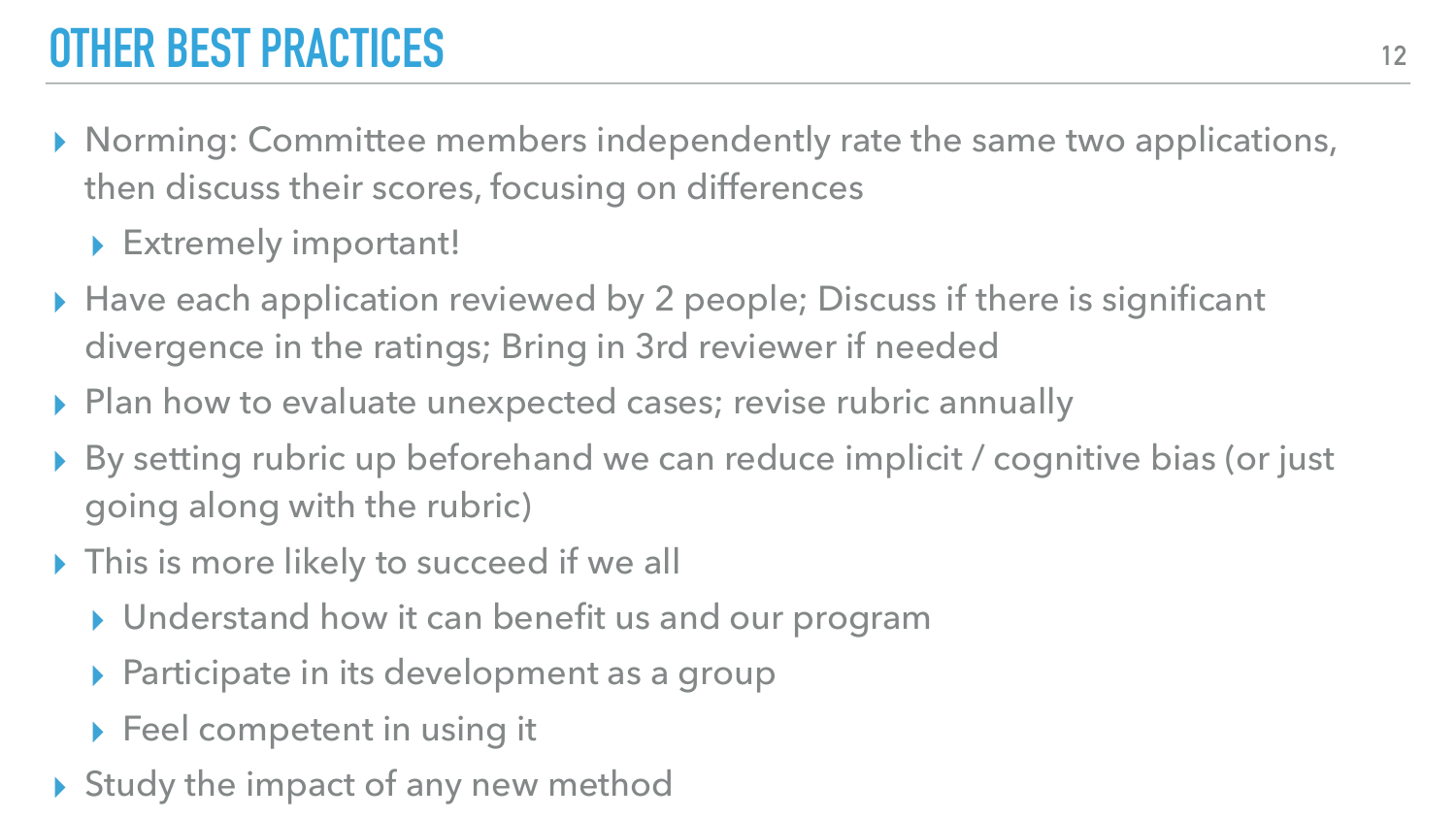#### **PROPOSED RUBRIC**

▸ My proposal (work in progress): [https://docs.google.com/spreadsheets/d/](https://docs.google.com/spreadsheets/d/1SBJz13AXyP2tMjs2LfuZlg7iBNwSINwTD3o53mwMyx8/edit?usp=sharing) [1SBJz13AXyP2tMjs2LfuZlg7iBNwSINwTD3o53mwMyx8/edit?usp=sharing](https://docs.google.com/spreadsheets/d/1SBJz13AXyP2tMjs2LfuZlg7iBNwSINwTD3o53mwMyx8/edit?usp=sharing)